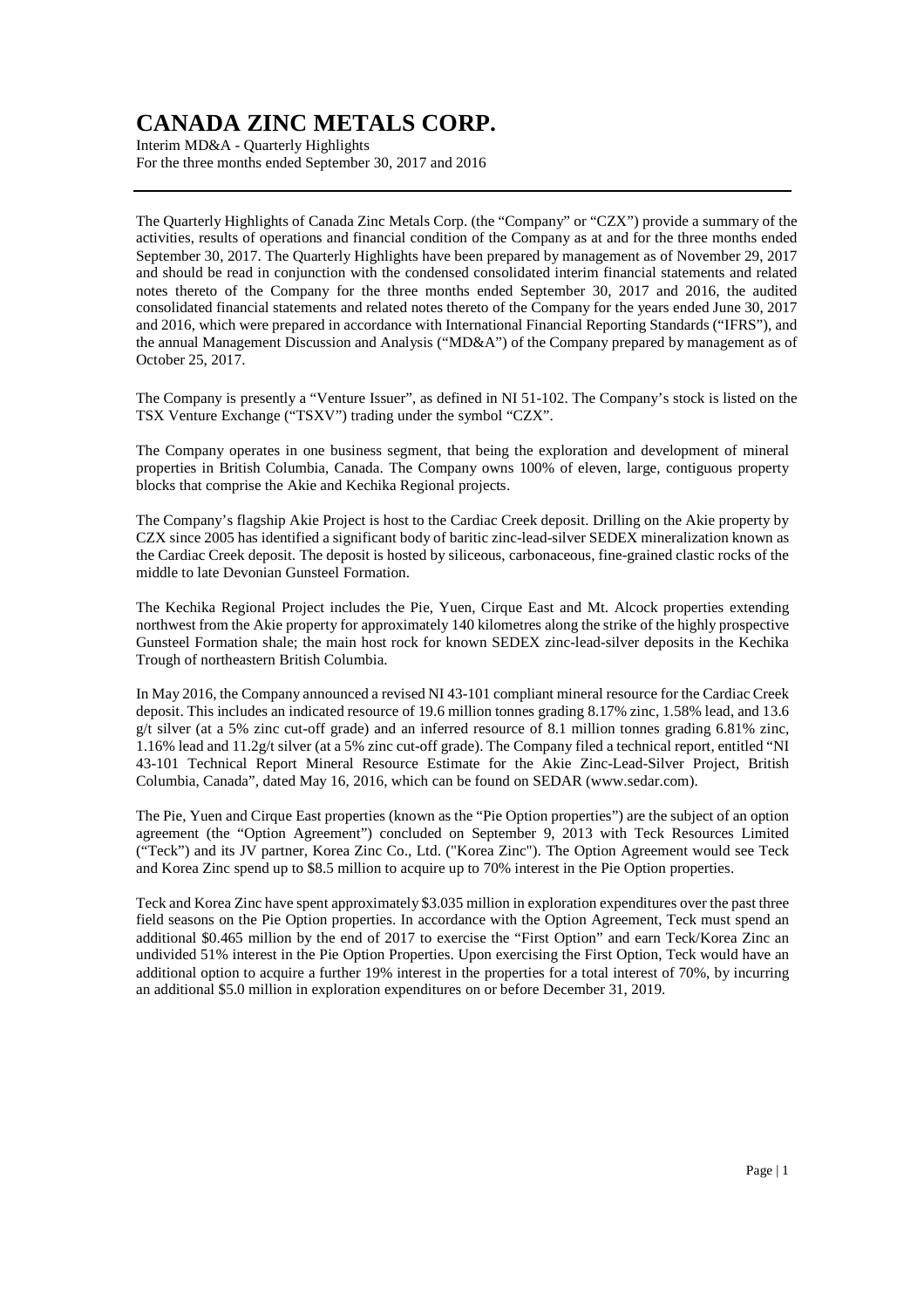Interim MD&A - Quarterly Highlights For the three months ended September 30, 2017 and 2016

### **Overall performance**

Significant events and operating highlights for the three months ended September 30, 2017 and up to the date of these MD&A:

1. The Company concluded its 2017 Akie drilling program in late August. A total of 8 drill holes were successfully drilled on the Cardiac Creek deposit for a total of 4,700 metres. The program focused on the expansion of the indicated resource and new target development on the robust and high-grade central core of the deposit.

Program Highlights:

- Drill hole A-17-132 returned 10.38% Zn+Pb and 14.2  $g/t$  Ag over a true width of 28.67 metres which includes 12.39% Zn+Pb and 15.9 g/t Ag over a true width of 19.81 metres.
- Drill hole A-17-133 returned 12.11% Zn+Pb and 16.0 g/t Ag over a true width of 9.42 metres within a broader mineralized interval of 25.63 metres.
- Drill hole A-17-137 returned 11.79% Zn+Pb and 19.1 g/t Ag over a true width of 57.79 metres including 14.51% Zn+Pb and 23.4 g/t Ag over a true width of 37.06 metres as well as 15.44 metres of 22.61% Zn+Pb and 36.2 g/t Ag, which represents the best intersection ever encountered on the Cardiac Creek deposit.
- Drill hole A-17-138 returned 7.75% Zn+Pb and 10.4 g/t Ag over a true width of 24.96 metres including 10.07% Zn+Pb and 12.3 g/t Ag over a true width of 11.82 metres.
- Drill hole A-17-140 returned 8.99% Zn+Pb and 13.8 g/t Ag over a true-width of 7.51 metres from the Footwall Zone including 10.21% Zn+Pb and 15.5 g/t Ag over a true width of 6.46 metres.
- Drill hole A-17-141 returned 11.89% Zn+Pb and 18.4  $g/t$  Ag over a true width of 18.34 metres from the Cardiac Creek Zone including 22.48% Zn+Pb and 29.3 g/t Ag over a true width of 7.49 metres.
- Drill hole A-17-142 returned an envelope of mineralisation grading 11.15% Zn+Pb and 15.5  $g/t$ Ag over a true width of 32.65 metres. and includes 23.32% Zn+Pb and 30.9 g/t Ag over a true width of 11.31 metres from the Footwall Zone.
- Drill hole A-17-143 returned 7.77 % Zn+Pb and 9.8 g/t Ag over a true width of 20.49 metres including 10.41% Zn+Pb and 15.0 g/t Ag over a true width of 7.90 metres.

A summary table of the results from the 2017 drilling program on the Cardiac Creek deposit can be seen below.

| <b>Drill Hole</b> | From $(m)$ | To(m)  | True Width $(m)^*$ | $\mathbf{Zn}$ (%) | Pb(%) | $Ag (g/t)^{\dagger}$ | $\mathbf{Zn+Pb}$ (%) |
|-------------------|------------|--------|--------------------|-------------------|-------|----------------------|----------------------|
| A-17-132          | 520.29     | 573.08 | 42.43              | 6.41              | 1.08  | 10.6                 | 7.49                 |
| <b>CCZ</b>        | 537.41     | 573.08 | 28.67              | 8.84              | 1.54  | 14.2                 | 10.38                |
| including         | 546.41     | 571.06 | 19.81              | 10.52             | 1.87  | 15.9                 | 12.39                |
| including         | 546.41     | 566.01 | 15.75              | 10.96             | 2.01  | 16.7                 | 12.97                |
| including         | 546.41     | 559.05 | 10.16              | 12.18             | 2.24  | 17.2                 | 14.42                |
| $A-17-133$        | 341.08     | 388.38 | 33.14              | 4.77              | 0.78  | 8.5                  | 5.55                 |
| <b>CCZ</b>        | 351.03     | 387.57 | 25.63              | 5.68              | 0.94  | 9.6                  | 6.62                 |
| including         | 361.90     | 381.10 | 13.48              | 8.00              | 1.40  | 12.9                 | 9.40                 |
| including         | 367.68     | 381.10 | 9.42               | 10.30             | 1.81  | 16.0                 | 12.11                |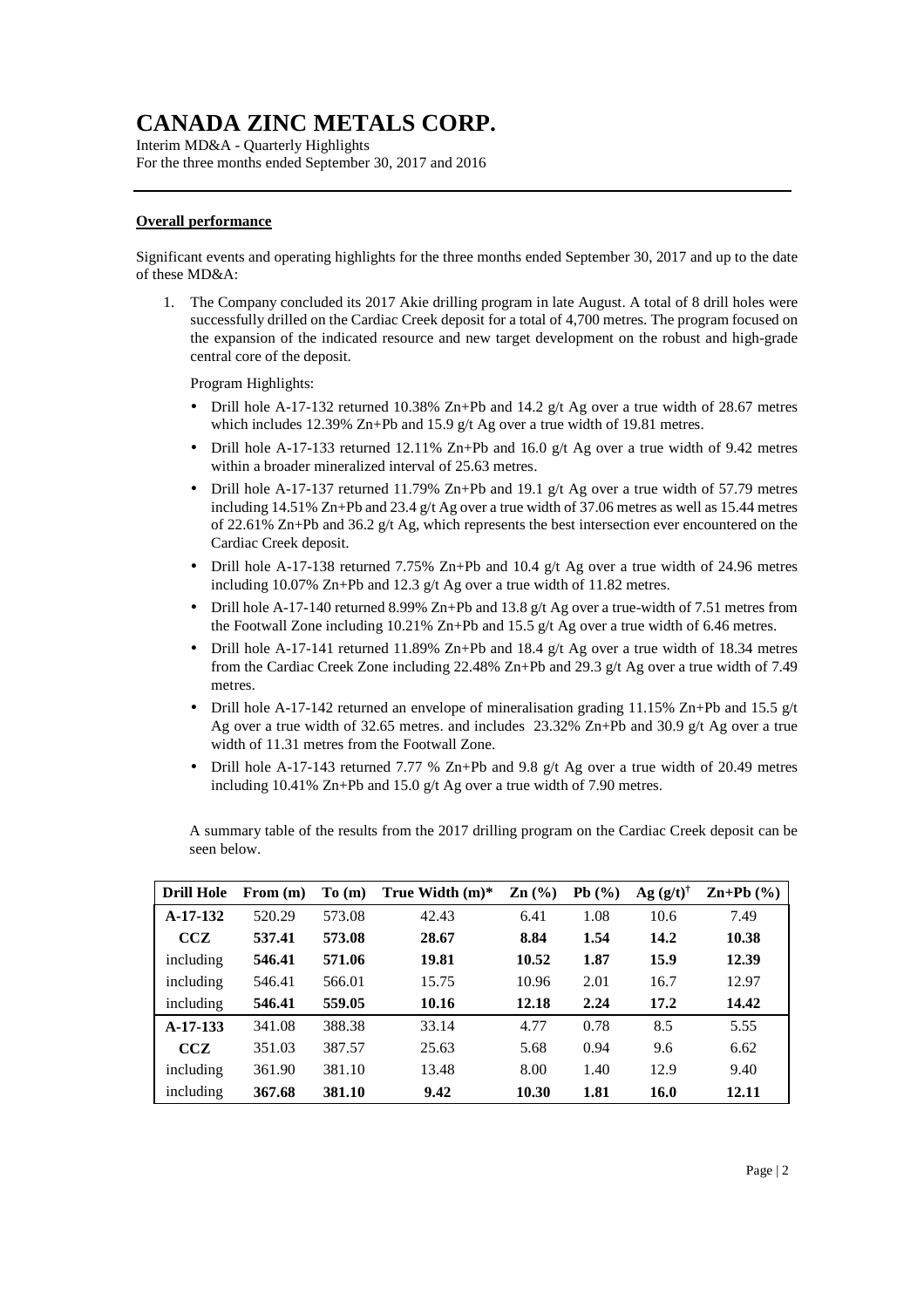Interim MD&A - Quarterly Highlights For the three months ended September 30, 2017 and 2016

| A-17-137        | 454.40 | 559.44 | 57.79 | 9.72  | 2.07 | 19.1 | 11.79 |
|-----------------|--------|--------|-------|-------|------|------|-------|
| CCZ             | 466.78 | 534.09 | 37.06 | 11.83 | 2.68 | 23.4 | 14.51 |
| including       | 480.93 | 534.09 | 29.26 | 14.32 | 3.33 | 28.0 | 17.65 |
| including       | 506.00 | 534.09 | 15.44 | 18.27 | 4.34 | 36.2 | 22.61 |
| <b>FW</b>       | 544.48 | 559.44 | 8.20  | 14.41 | 2.36 | 25.3 | 16.77 |
| <b>MS</b>       | 559.44 | 565.00 | 3.04  | 0.98  | 0.23 | 10.0 | 1.21  |
| A-17-138        | 403.32 | 440.85 | 33.40 | 5.33  | 0.91 | 9.0  | 6.24  |
| <b>CCZ</b>      | 412.15 | 440.17 | 24.96 | 6.60  | 1.15 | 10.4 | 7.75  |
| including       | 426.27 | 439.52 | 11.82 | 8.50  | 1.57 | 12.3 | 10.07 |
| A-17-140        | 694.00 | 776.57 | 59.87 | 2.24  | 0.37 | 4.9  | 2.61  |
| HW A            | 694.00 | 706.20 | 8.66  | 1.11  | 0.14 | 4.0  | 1.25  |
| HW <sub>B</sub> | 718.19 | 723.83 | 4.05  | 3.77  | 0.63 | 7.4  | 4.40  |
| <b>CCZ</b>      | 730.24 | 758.23 | 20.40 | 2.44  | 0.34 | 5.6  | 2.78  |
| <b>FW</b>       | 766.46 | 776.57 | 7.51  | 7.49  | 1.50 | 13.8 | 8.99  |
| including       | 766.46 | 775.16 | 6.46  | 8.50  | 1.71 | 15.5 | 10.21 |
| A-17-141        | 555.20 | 587.64 | 23.36 | 8.09  | 1.46 | 15.1 | 9.55  |
| CCZ             | 562.18 | 587.64 | 18.34 | 10.05 | 1.84 | 18.4 | 11.89 |
| including       | 563.85 | 587.64 | 17.14 | 10.47 | 1.94 | 19.1 | 12.41 |
| including       | 563.85 | 586.00 | 15.96 | 10.86 | 2.06 | 19.4 | 12.93 |
| including       | 563.85 | 574.24 | 7.49  | 18.79 | 3.69 | 29.3 | 22.48 |
| A-17-142        | 581.84 | 655.75 | 60.67 | 5.55  | 1.06 | 10.0 | 6.61  |
| including       | 616.34 | 655.75 | 32.65 | 9.30  | 1.85 | 15.5 | 11.15 |
| CCZ             | 616.34 | 632.17 | 13.05 | 6.45  | 1.14 | 11.3 | 7.59  |
| including       | 623.33 | 632.17 | 7.30  | 7.09  | 1.38 | 14.0 | 8.47  |
| <b>FW</b>       | 642.17 | 655.75 | 11.31 | 19.30 | 4.01 | 30.9 | 23.32 |
| A-17-143        | 346.92 | 384.42 | 25.33 | 5.72  | 0.89 | 8.6  | 6.61  |
| CCZ             | 352.64 | 382.95 | 20.49 | 6.73  | 1.04 | 9.8  | 7.77  |
| including       | 365.99 | 382.95 | 11.50 | 7.17  | 1.27 | 12.4 | 8.44  |
| including       | 371.31 | 382.95 | 7.90  | 8.84  | 1.57 | 15.0 | 10.41 |

(\*) The true width in metres is calculated utilising the Geovia GEMS software package. The orientation of the mineralised horizon is estimated to have an azimuth of 130 degrees and a dip of  $-70$  degrees. (CCZ) = Cardiac Creek Zone;  $(HW) =$  Hangingwall Zone;  $(FW) =$  Footwall Zone;  $(MS) =$  Massive Sulphide. (<sup>†</sup>) Ag values below detection were given a value half of the detection limit for the purposes of weighted averaging.

2. The Company has started a comprehensive metallurgical testing program on a number of 2017 drill core composites. The objective of the program is to assess the metallurgical performance of the selected samples from the deposit using heavy media pre-concentration followed by conventional flotation processes to recover lead and zinc into saleable concentrates. A total of 16 composites from five drill holes were prepared, totaling approximately 430 kg of material. The composites consist of one global composite and 3 composites per hole: representing the hanging wall, the main Cardiac Creek zone, and the footwall zone for each intercept. The global composite will be used for the Phase I program and the composites from each hole for Phase II. The program is intended to generate sufficient metallurgical data to support a Preliminary Economic Assessment (PEA).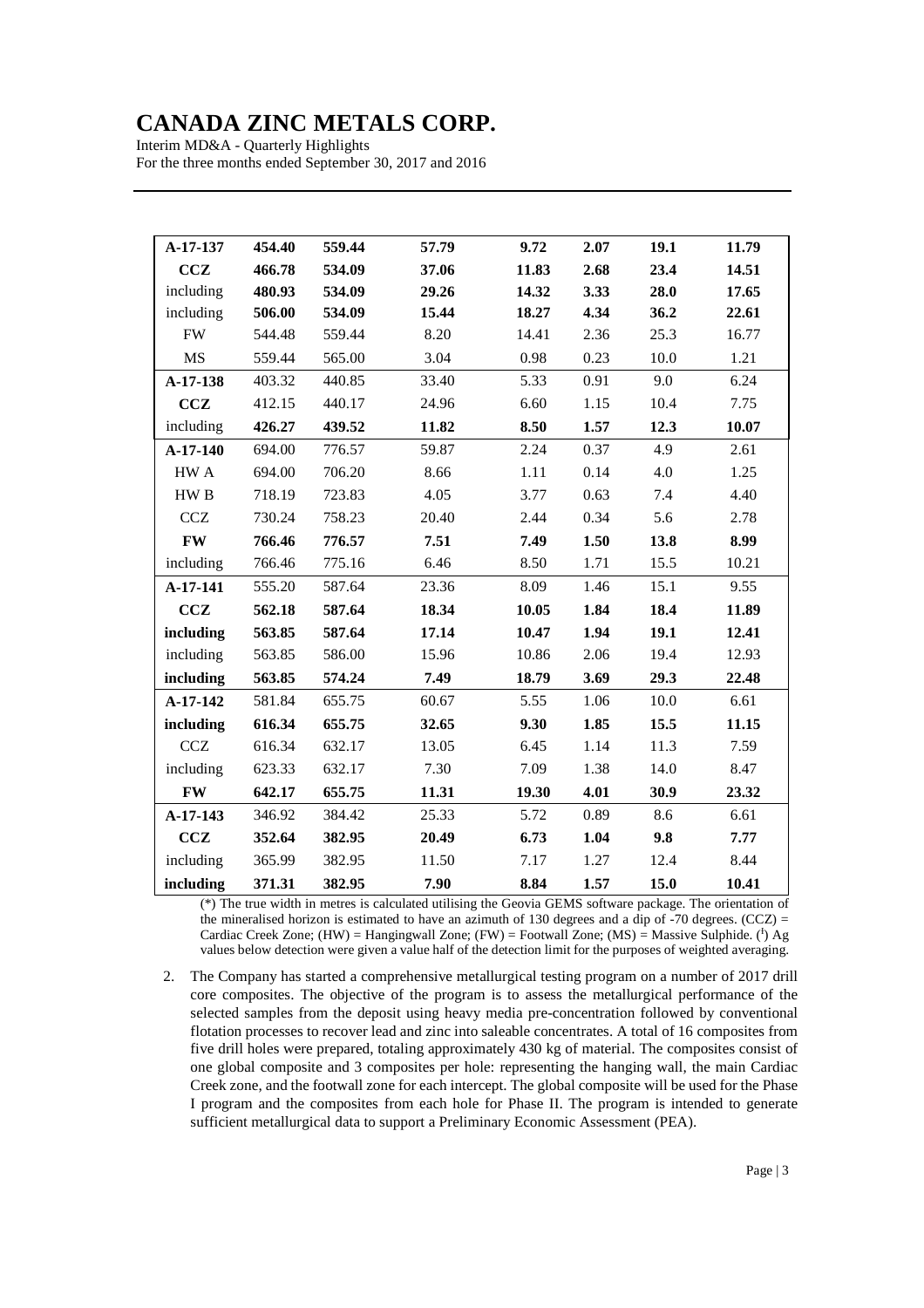Interim MD&A - Quarterly Highlights For the three months ended September 30, 2017 and 2016

- 3. The Company has engaged independent Qualified Person Robert Sim, P.Geo., to update the mineral resource estimate for the Cardiac Creek deposit.
- 4. The Company received a detailed satellite imagery based structural interpretation of the Akie and southern Kechika Regional Project from Murphy Geological Services (Ireland). The report defined the primary structural fabric of the region and generated a total of 41 ranked exploration targets. These targets will be prioritized and assessed using the Company's extensive digital database for use in future exploration efforts.
- 5. On November 3, 2017, the Company completed a flow-through private placement of 4,112,900 flowthrough shares at a price of \$0.37 per share for gross proceeds of \$1,521,773. The Company paid 6% finders' fees of \$91,306 in connection with the private placement. The Company intends to use the proceeds from the sale of the flow-through shares to finance exploration of the Company's Akie and Kechika Regional projects in British Columbia.
- 6. In July 2017, the Company received the TSXV approval for its new Normal Course Issuer Bid ("NCIB") application to purchase at market price up to 8,152,189 common shares, being approximately 5% of the Company's issued and outstanding common shares, through the facilities of the TSXV. The bid commenced on August 1, 2017 and will stay open for another 12 months.

Summary of exploration expenditures incurred on various properties to September 30, 2017:

|                                                                               | <b>Akie Property</b> | <b>Kechika Regional</b> | <b>Total</b>     |
|-------------------------------------------------------------------------------|----------------------|-------------------------|------------------|
| <b>Acquisition Costs:</b><br>Balance, June 30, 2017 and<br>September 30, 2017 | \$<br>24, 165, 241   | \$<br>336,785           | \$<br>24,502,026 |
| <b>Deferred exploration costs:</b>                                            |                      |                         |                  |
| <b>Balance, June 30, 2016</b>                                                 | 40,821,568           | 4,631,543               | 45, 453, 111     |
| Camp equipment, depreciation                                                  | 102,485              |                         | 102,485          |
| Airborne geophysical survey                                                   | 2,075                | 4,200                   | 6,275            |
| Drilling                                                                      | 577,417              |                         | 577,417          |
| Geology                                                                       | 72,924               | 6,683                   | 79,607           |
| Technical review and engineering                                              | 30,258               |                         | 30,258           |
| Community consultations                                                       | 937                  |                         | 937              |
| Environmental studies and permit                                              |                      |                         |                  |
| compliance monitoring                                                         | 18,944               |                         | 18,944           |
| <b>Balance, June 30, 2017</b>                                                 | \$<br>41,626,608     | \$<br>4,642,426         | \$<br>46,269,034 |
| Camp equipment, depreciation                                                  | 19,862               |                         | 19,862           |
| Drilling                                                                      | 1,588,811            |                         | 1,588,811        |
| Geology                                                                       | 21,804               |                         | 21,804           |
| Road repair                                                                   | 75,104               |                         | 75,104           |
| Technical review and deposit appraisal                                        | 14,696               |                         | 14,696           |
| Community consultations                                                       | 130,000              |                         | 130,000          |
| Environmental studies and permit                                              |                      |                         |                  |
| compliance monitoring                                                         | 30,718               |                         | 30,718           |
| Balance, September 30, 2017                                                   | \$<br>43,507,602     | \$<br>4,642,426         | \$<br>48,150,028 |
|                                                                               |                      |                         |                  |
| <b>Total, June 30, 2017</b>                                                   | \$<br>65,791,849     | \$<br>4,979,211         | \$<br>70,771,060 |
| Total, September 30, 2017                                                     | \$<br>67,672,843     | \$<br>4,979,211         | \$<br>72,652,054 |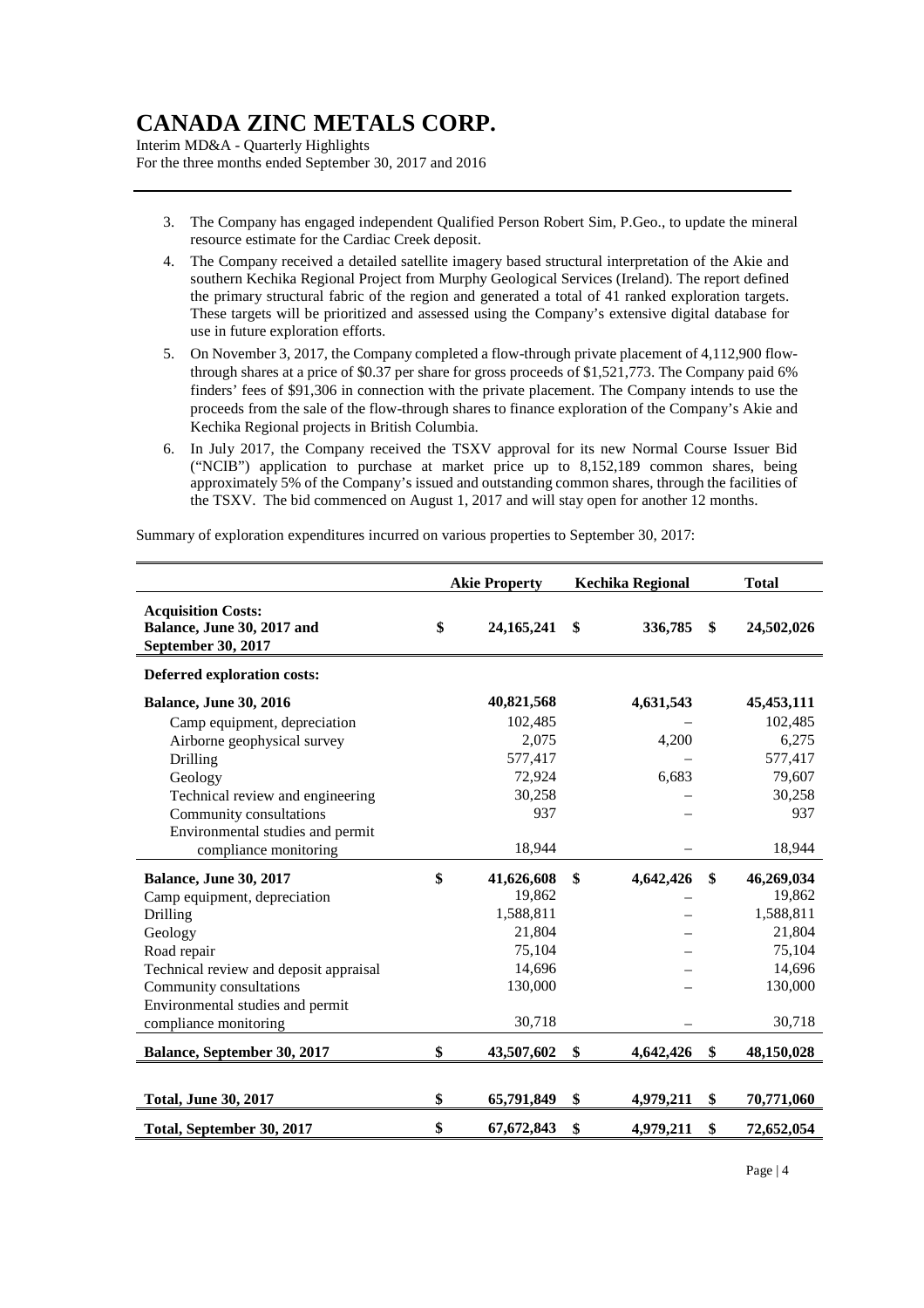Interim MD&A - Quarterly Highlights For the three months ended September 30, 2017 and 2016

### **Exploration Objectives**

### Akie Project:

- Continue definition drilling to expand the known extent of the Cardiac Creek deposit; update the current geological and resource model to NI 43-101 standards with all new drill results; conduct metallurgical lab testing on 2017 Cardiac Creek drill core; and endeavor to complete a preliminary economic assessment of the Cardiac Creek deposit.
- Continue to evaluate outlying coincident geological/geophysical/geochemical targets for drill target definition.
- Continue to refine the design and costs of the planned underground exploration program. The underground exploration permit remains in good standing until December 2020. The underground exploration program was conceived in order to allow tightly-spaced infill drilling from an underground decline in order to upgrade the current mineral resource to the Indicated and Measured levels of confidence. This would provide sufficient data for a pre-feasibility level of economic assessment of the ore body to be completed and investigate future viability of bulk sampling and mining.
- Continue environmental baseline sampling as required to maintain all related exploration permits in good standing.

### Kechika Regional Project:

- Continue regional synthesis of all historical and modern exploration data to assist with gap analysis and drill target definition.
- Complete follow-up assessment of airborne gravity anomalies from the 2015 geophysical survey on Mt. Alcock and Yuen North.
- Continue to evaluate high priority greenfield targets.
- Refine target selection to identify drill targets.
- Maintain current drill permits in good standing.

Kechika Regional Project (Pie Option Properties):

- Continue to work closely with Teck to review and advise on plans for ongoing exploration on the properties.
- Monitor field exploration results and expenditures and option agreement commitments.
- The next planned phase of exploration on the optioned properties is expected to include continued drill testing of the highest priority targets.

#### **Results of Operations**

During the three months ended September 30, 2017, the Company reported a net loss before comprehensive loss of \$125,381 or \$0.00 per share compared to a net loss of \$992,741 or \$0.01 per share during the same quarter last year, a decrease in net loss of \$867,360. The decrease in net loss was primarily due to a decrease in operating expenses of \$536,340 and a deferred tax recovery of \$308,132.

Income reported for the first quarter ending September 30, 2017 included interest income earned on the Company's cash deposits and short-term investments of \$26,307 (2016 - \$21,814) and gain on sale of marketable securities of \$18,395 (2016 - \$Nil).

The following expense categories contributed to the decrease in operating expenses by \$536,348 during the first quarter ended September 30, 2017 as compared to the same quarter of the previous fiscal year:

• Investor relations fees decreased by \$18,883 as the Company has not retained any IR services provider during the period. In the comparative quarter in fiscal 2016, the Company had engaged Paradox Public Relations Inc. to provide investor relations services for a monthly fee of \$5,000.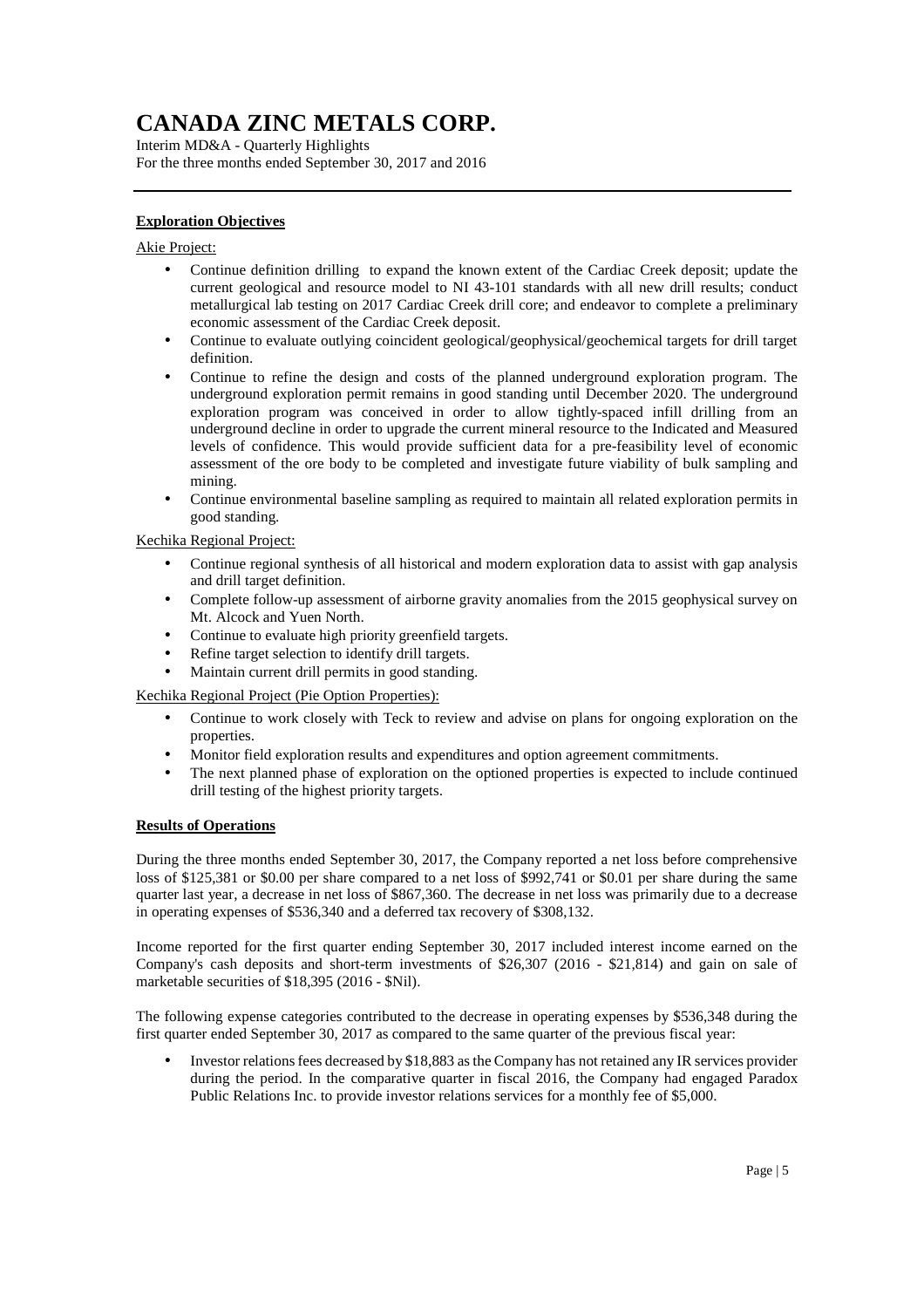Interim MD&A - Quarterly Highlights For the three months ended September 30, 2017 and 2016

- Marketing expenses decreased by \$6,436 due to a reduction of advertisement and marketing campaigns conducted during the period.
- Rent expense decreased by \$1,508 as the Company discontinued a separate rental arrangement for a geologists' office effective August 1, 2016.
- Share-based compensation expenses decreased by \$456,571 as there were no stock options granted during the period. During the first quarter ended September 30, 2016, 1,750,000 stock options were granted to directors, officers, consultants and employees of the Company at a weighted average price of \$0.40 per share, valued at approximately \$0.26 using the fair value based method of accounting.
- Travel and promotion decreased by \$24,843 as a result of a decreased number of senior management trips for investor presentations.
- Wages and benefits decreased by \$53,038 as a result of lower salary expenses due to a temporary reduction of personnel.

There were no changes in management, administrative and directors' fees during the comparative quarters.

The above-noted decreases were partially offset by increases in the following categories:

- Consulting fees by \$15,969 as a result of financial advisory services provided during the period.
- Office expenses increased by \$1,505 primarily due to increases in printing costs associated with the AGM and investors presentation materials.
- Regulatory fees increased by \$5,370 primarily due to costs associated with a foreign search for a potential appointee to the Board of Directors of the Company.
- Transfer agent fees increased by \$2,381 due to the AGM related costs.

#### **Liquidity and capital resources**

The Company's working capital position remains strong with cash of \$1,541,644 and GIC investments with a fair value of \$4,212,459 as at September 30, 2017. Management believes that the Company has sufficient funds to meet its current obligations as they become due and to fund its exploration projects and administrative overhead for the next twelve months.

At September 30, 2017, the Company reported working capital of \$5,909,904 compared to working capital of \$7,951,129 at June 30, 2017, representing a decrease in working capital of \$2,041,225.

Net cash used in operating activities during the three months ended September 30, 2017 was \$860,728 (2016 – \$617,131) representing general administrative expenses and changes in non-cash items.

Net cash used in investing activities during the three months ended September 30, 2017 was \$2,060,845 (2016 – \$204,032), of which:

- \$1,899,499 (2016 \$81,927) was spent on exploration expenditures for the 2017 drilling program;
- \$30,363 (2016 \$Nil) was used for the purchase of drilling core racks;
- \$189,508 (2016 \$100,000) was invested in a GIC term deposit net of interest received from the matured term deposit; and
- \$58,525 was received from sale of marketable securities (2016 \$22,105 used for purchases).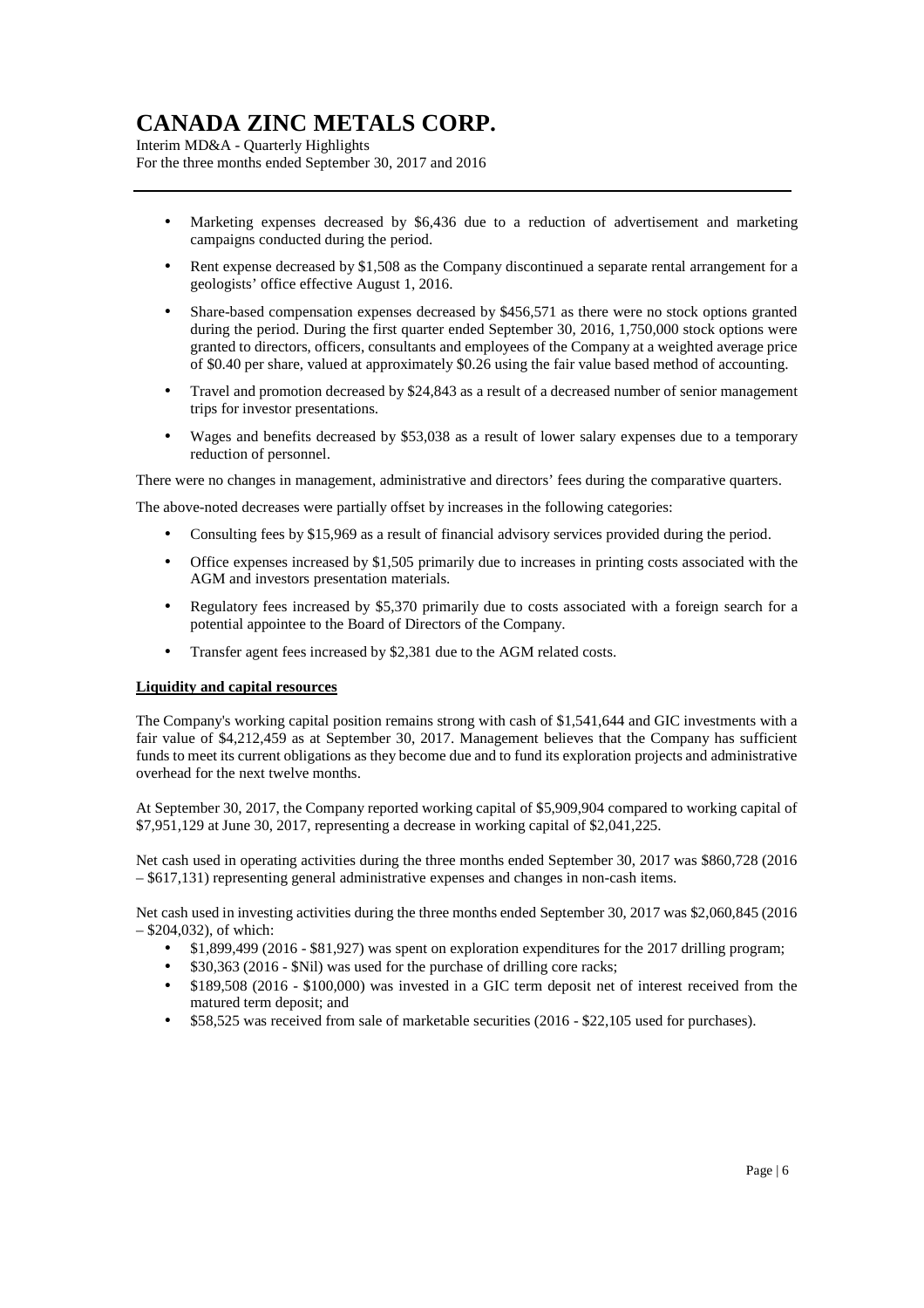Interim MD&A - Quarterly Highlights For the three months ended September 30, 2017 and 2016

Financing activities during the three months ended September 30, 2017 were minimal and included the exercise of 10,000 share options by a former employee of the Company for gross proceeds of \$2,300, and purchase of 12,500 common shares of the Company for a total of \$3,508 (2016 - \$3,570) with a weighted average price of \$0.28 per share under its NCIB.

The Company's current assets excluding cash consisted of the following:

|                                         | September 30, 2017 |           | June 30, 2017 |           |
|-----------------------------------------|--------------------|-----------|---------------|-----------|
| Government Sales Tax credits            | \$                 | 126,726   | \$            | 42,871    |
| Accrued interest                        |                    | 1.457     |               | 292       |
| Recoverable exploration expenses (i)    |                    | 115,609   |               |           |
| Prepaid expenses                        |                    | 77,665    |               | 146,875   |
| Loan receivable including interest (ii) |                    | 110,986   |               | 108,466   |
| Marketable securities at fair value     |                    | 51,000    |               | 90,400    |
| GIC investments (iii)                   |                    | 4,212,459 |               | 4,019,351 |

(i) During the summer 2017 drilling program, the Company facilitated repair of the Pesika Creek bridge, which is located approximately 70 km away from the Company's properties, to allow for safe access of its staff, contractors and vehicles to the Akie camp. The Company has spent approximately \$195,208 before sales taxes on the Pesika Creek bridge repair. The Company negotiated arrangements with the following parties to share the repair costs:

- Kwadacha First Nation and Tsay Keh Dene First Nations agreed to contribute \$5,000 each;
- Ministry of Forests, Lands and Natural Resource Operations (FLNRO) agreed to provide \$35,000
- for the project; and
- -Teck Resources agreed to share the remaining balance with CZX and provide a \$75,104 contribution towards the repair costs.

The recoverable costs including applicable sales taxes were included in accounts receivables and collected subsequent to September 30, 2017.

- (ii) The \$100,000 loan, which has been previously advanced under a promissory note, bearing interest at a rate of 10% per annum for a period of 6 months, was extended to February 25, 2018.
- (iii) The Company's short investments consist of highly liquid Canadian dollar denominated nonredeemable guaranteed investment certificates ("GIC") yielding an average fixed interest rate of 1.52% per annum with maturity dates within one year.

Current liabilities as at September 30, 2017 consisted of trade payables and accrued liabilities of \$327,642 (June 30, 2017 - \$633,133).

The other sources of funds potentially available to the Company are through the exercise of outstanding stock options and share purchase warrants that are summarized below. There can be no assurance, whatsoever, that any or all of these outstanding exercisable securities will be exercised.

The Company has and may continue to have capital requirements in excess of its currently available resources. In the event the Company's plans change, its assumptions change or prove inaccurate, or its capital resources in addition to projected cash flow, if any, prove to be insufficient to fund its future operations, the Company may be required to seek additional financing. Although the Company has been successful in raising the above funds, there can be no assurance that the Company will have sufficient financing to meet its future capital requirements or that additional financing will be available on terms acceptable to the Company in the future.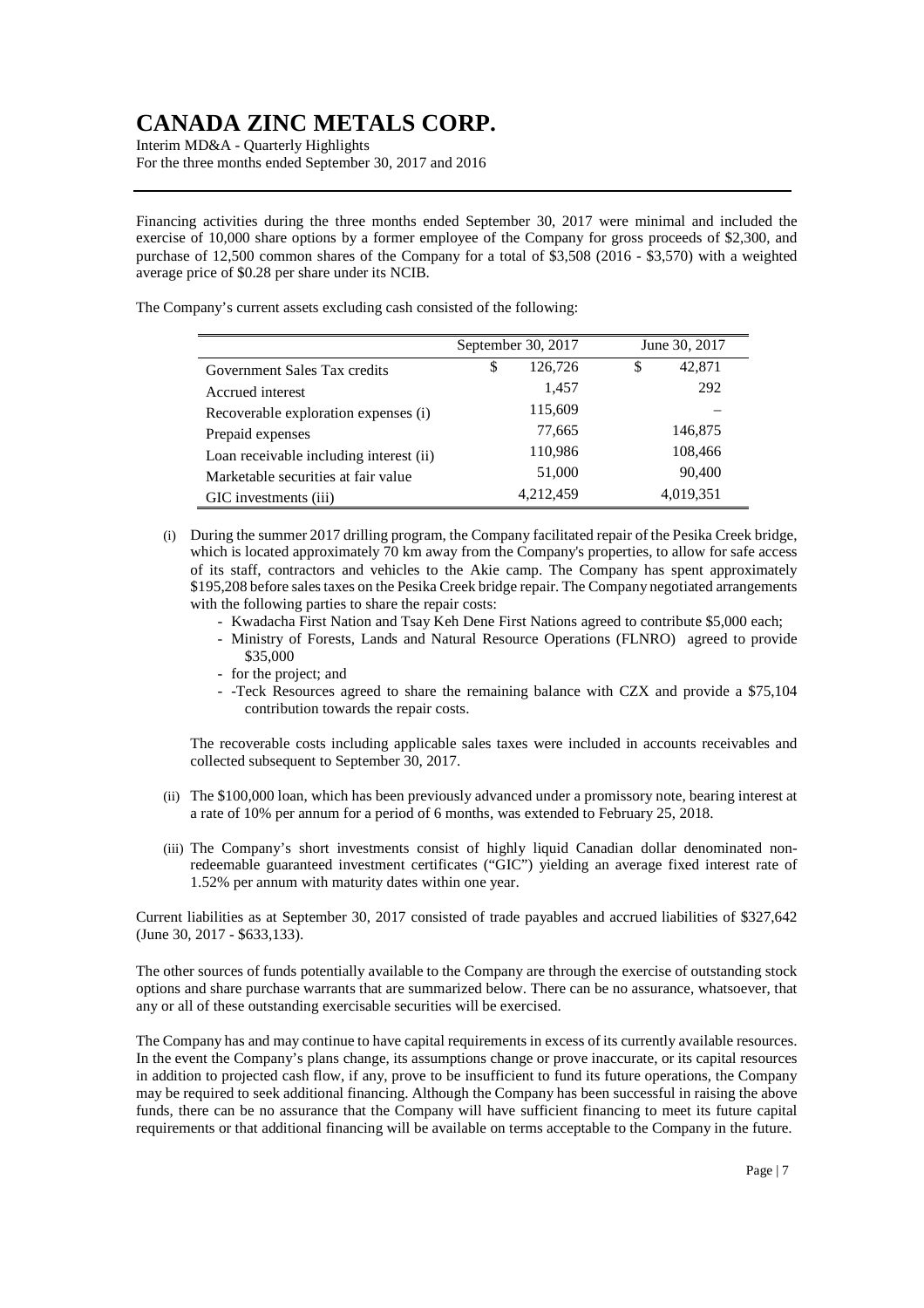Interim MD&A - Quarterly Highlights For the three months ended September 30, 2017 and 2016

The Company's overall success will be affected by its current or future business activities. The Company is currently in the process of acquiring and exploring its interests in resource properties and has not yet determined whether these properties contain mineral deposits that are economically recoverable. The continued operations of the Company and the recoverability of expenditures incurred in these resource properties are dependent upon the existence of economically recoverable reserves, securing and maintaining title and beneficial interest in the properties, obtaining necessary financing to explore and develop the properties, and upon future profitable production or proceeds from disposition of the resource properties.

The Company is exposed in varying degrees to a variety of financial instrument related risks, including price risk with respect to commodity and equity prices. The Company closely monitors certain commodity prices, individual equity movements, and the stock market to determine the appropriate course of action to be taken by the Company. For further discussion of financial risks, please refer to Note 16 of the condensed consolidated interim financial statements for the three months ended September 30, 2017.

#### Transactions with related parties

The remuneration of directors and other key management personnel during the three months ended September 30, 2017 and 2016 were as follows:

| September 30,                           |    | 2017    | 2016          |
|-----------------------------------------|----|---------|---------------|
| Consulting fees (iv)                    | \$ | 3,750   | \$<br>3,750   |
| Directors fees (ii)                     |    | 10,000  | 10,000        |
| Exploration and evaluation expenditures |    |         |               |
| (geological consulting) (v)             |    | 37,500  | 37,500        |
| Management fees (i)                     |    | 88,500  | 88,500        |
| Other employment benefits (vii)         |    | 7,559   | 6,979         |
| Share-based compensation (vi)           |    | 1,565   | 421,638       |
| Total                                   | \$ | 148,874 | \$<br>568,367 |

(i) Pursuant to a management and administrative services agreement amended effective July 1, 2011 and May 1, 2014 with Varshney Capital Corp. ("VCC"), a company with two common directors, Peeyush Varshney and Praveen Varshney, the Company agreed to pay management and administrative fees of \$29,500 and \$5,000, respectively.

During the three months ended September 30, 2017, the Company paid \$88,500 (2016 – \$88,500) for management fees and  $$15,000 (2016 - $15,000)$  for administrative fees to VCC;

- (ii) the Company paid \$10,000 (2016 \$10,000) in directors' fees to the four directors of Company John Thomas, Marco Strub, Peeyush Varshney and Praveen Varshney;
- (iii) the Company paid \$3,750 (2016 \$3,750) for consulting fees to Sircon AG, a company controlled by Marco Strub, a director of the Company;
- (iv) the Company paid geological consulting fees of \$37,500 (2016 \$37,500) to Ridgeview Resources Ltd., a company controlled by Ken MacDonald, VP of Exploration of the Company, of which \$31,250 (2016 - \$9,375) was capitalized as exploration and evaluation costs and \$6,250 (2016 - \$28,125) was expensed as general consulting fees;
- (v) share-based compensation is the fair value of options that have been granted to directors and executive officers and the related compensation expense recognized over the vesting periods; and
- (vi) other employment benefits included life insurance and health benefits for the CEO and health benefits for the CFO of the Company.